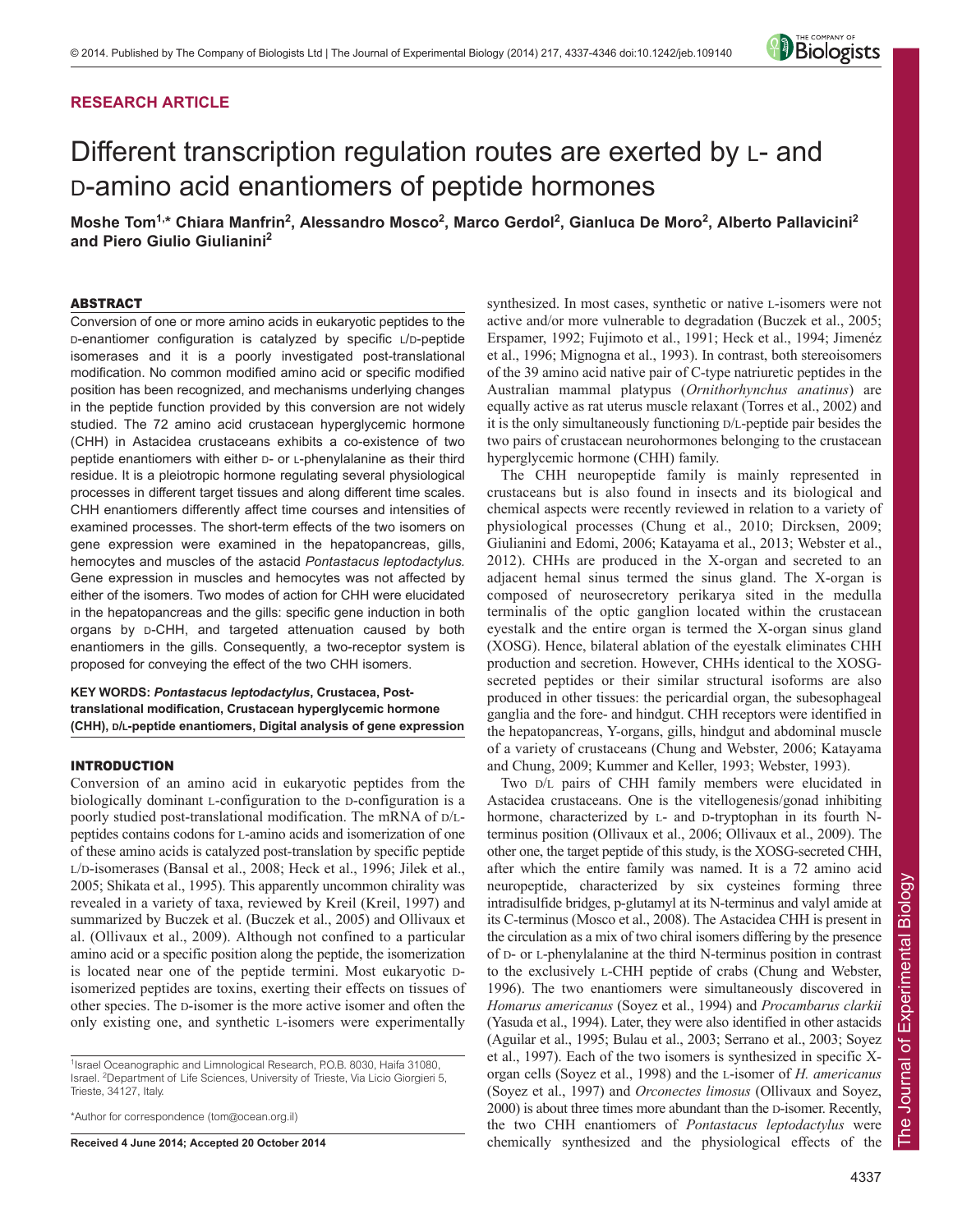| <b>CHH</b>  | crustacean hyperglycemic hormone              |
|-------------|-----------------------------------------------|
| CL          | carapace length                               |
| <b>ER</b>   | endoplasmic reticulum                         |
| <b>MMI</b>  | molt mineralization index                     |
| <b>NCBI</b> | National Center for Biotechnology Information |
| <b>PRS</b>  | phosphate-buffered saline                     |
| <b>PCA</b>  | principal component analysis                  |
| <b>SR</b>   | sarcoplasmic reticulum                        |
| <b>SRA</b>  | Sequence Read Archive                         |
| <b>TSA</b>  | transcriptome shotgun assembly                |
| <b>XOSG</b> | X-organ sinus gland                           |

recombinant proteins have been demonstrated (Lebaupain et al., 2012; Mosco et al., 2012). Access to large amounts of synthesized isomers obviates the tedious extraction and purification procedures of the native isomers from the XOSG.

Three of the functions assigned to CHH have been studied in the context of differences between the physiological activities of the two isomers. Yasuda et al. (Yasuda et al., 1994) applied the two isomers to *in vitro* incubated Y-organs, the molting hormone-producing organ, from *P. clarkii* and noticed about 10-times stronger inhibition of molting hormone synthesis by D-CHH than by the L-isomer. Serrano et al. (Serrano et al., 2003) demonstrated that, in *P. leptodactylus,* a more prominent increase of osmolarity and sodium concentration in the circulation was caused by D-CHH than by L-CHH. Finally, a different time course and intensity of increase in circulating glucose was triggered by the two isomers in *P. leptodactylus* (Lebaupain et al., 2012; Mosco et al., 2012; Serrano et al., 2003). Earlier hyperglycemia was induced by L-CHH but it lasted for a shorter period and was less intensive than that induced by D-CHH.

The narrow-clawed crayfish *Pontastacus leptodactylus* (Eschscholtz 1823) is the experimental species of the present study. It is a freshwater European astacid that inhabits an area between France and the Ukraine, including Great Britain (Souty-Grosset et al., 2006). Its ovarian development ranges from June to November (Hubenova et al., 2009), with mating from December to January and spawning in January. Eggs are incubated glued to the female pleopods until July (Balik et al., 2005).

The majority of the D/L-peptide pairs described to date are toxins, often lacking an L-isomer and where it does exist, the L-isomer is not active and is more sensitive to proteolysis. In contrast, CHH enantiomers are both active hormones, endogenously exerting their partially overlapping effects and distinguished by different time course and intensity of effect. The present study is aimed at comparative examination of short term effect of the two isomers on multi-gene expression profile in several *P. leptodactylus* target tissues.

## RESULTS

#### Experimental design

The study is composed of two experiments. Experiment 1 was carried out in August 2011, using females after hatching with undeveloped ovaries and experiment 2 was carried out in October 2012, using vitellogenic females with developed ovaries. The use of vitellogenic females was dictated by the availability of individuals. The results of experiment 1 have already been published (Manfrin et al., 2013) but were partially reanalyzed here to allow comparison with experiment 2. The plan of experiment 1 is detailed in Manfrin et al. (Manfrin et al., 2013). Briefly, 2 days after removal of their eyestalks, which aimed to decrease the circulating glucose to a basal level, non-vitellogenic females at intermolt were injected with D- or L-CHH. The females were killed 1 h post injection. Two control female groups were used, sham-injected ones, which were treated similar to hormone-exposed crayfish and injected with the hormone carrier phosphate-buffered saline (PBS), and a native, non-ablated, non-injected group. Hemolymph samples were taken just before injection and 1 h post injection at time of death.

Experiment 2 differed, not only in the use of vitellogenic females, but also the eyestalks were not ablated before application of the two hormone isomers. We have noted previously that pre-injection glucose levels of non-ablated females are sufficiently low to distinguish the effect of the injected hormone. The *P. leptodactylus* females of experiment 2 were divided into three experimental groups. A control group that was sham-injected with PBS and two experimental groups injected with one of the two CHH isomers.

#### Morphology and physiology of the experimental females

The morphometric characteristics of the experimental females of experiment 1 and their molt stage were described previously (Manfrin et al., 2013). The average carapace length of females in experiment 1 and experiment 2 was  $40.05\pm1$  and  $40.4\pm2.1$  mm, respectively, and there was no significance difference between treatment and control groups. All analyzed females of both experiments were at intermolt. The effect of CHH on circulating glucose level and its time course upon pharmacological application of each of the isomers is well documented and was used here to ascertain the effect of the applied CHHs. In experiment 1, it was examined only 1 h after injection and its level was as expected (Manfrin et al., 2013). A broader time scale of 48 h was examined in experiment 2 and results are presented in supplementary material Fig. S1, revealing the typical time course and intensity caused by each of the applied isomers (Mosco et al., 2012).

#### RNA-seq analysis of the effects CHH isomers

Short sequences that directly result from next generation sequencing are termed 'reads' to distinguish them from the conceptual longer reads termed contigs. All *P. leptodactylus* reads available to us were deposited in the Sequence Read Archive (SRA). They include reads that were determined in the framework of the present study (SRR1258878, SRR1262377, SRR1262390, SRR1264022 and SRR1264027) and others that were determined previously, SRR629687 (Tom et al., 2013) and SRR650486 (Manfrin et al., 2013). All these reads were used for the construction of a *de novo* comprehensive transcriptome assembly. The assembly contained 106,363 contigs with an average length of 779±1053 bp deposited at the Transcriptome Shotgun Assembly (TSA acc. no. GBEI01000000) of the American National Center for Biotechnology Information (NCBI). The characteristics of the four tissue-specific reference assemblies are described in Table 1.

The samples of both experiments were uniformly labeled, with the first letter(s) designating the tissue: H, hepatopancreas; HM, hemocytes; G, gills; M, muscles. The second letter designates the treatment: D, D-CHH application; L, L-CHH application; S, shaminjected; N, native females. The first (or first and second) number designates the exposure period to the treatment (in hours) and the final number is the serial number within the group (e.g. HMD21 indicates hemocytes exposed to D-CHH for 2 h in female 1). The following RNA-seq analyses were performed: (1) re-analysis of hepatopancreatic experiment 1 expression results 1 h after exposure to CHH using the reference assembly constructed here; (2) hepatopancreatic experiment 2 expression results after exposure for 2 and 8 h (2-8); (3) experiment 2 hemocyte, gill and muscle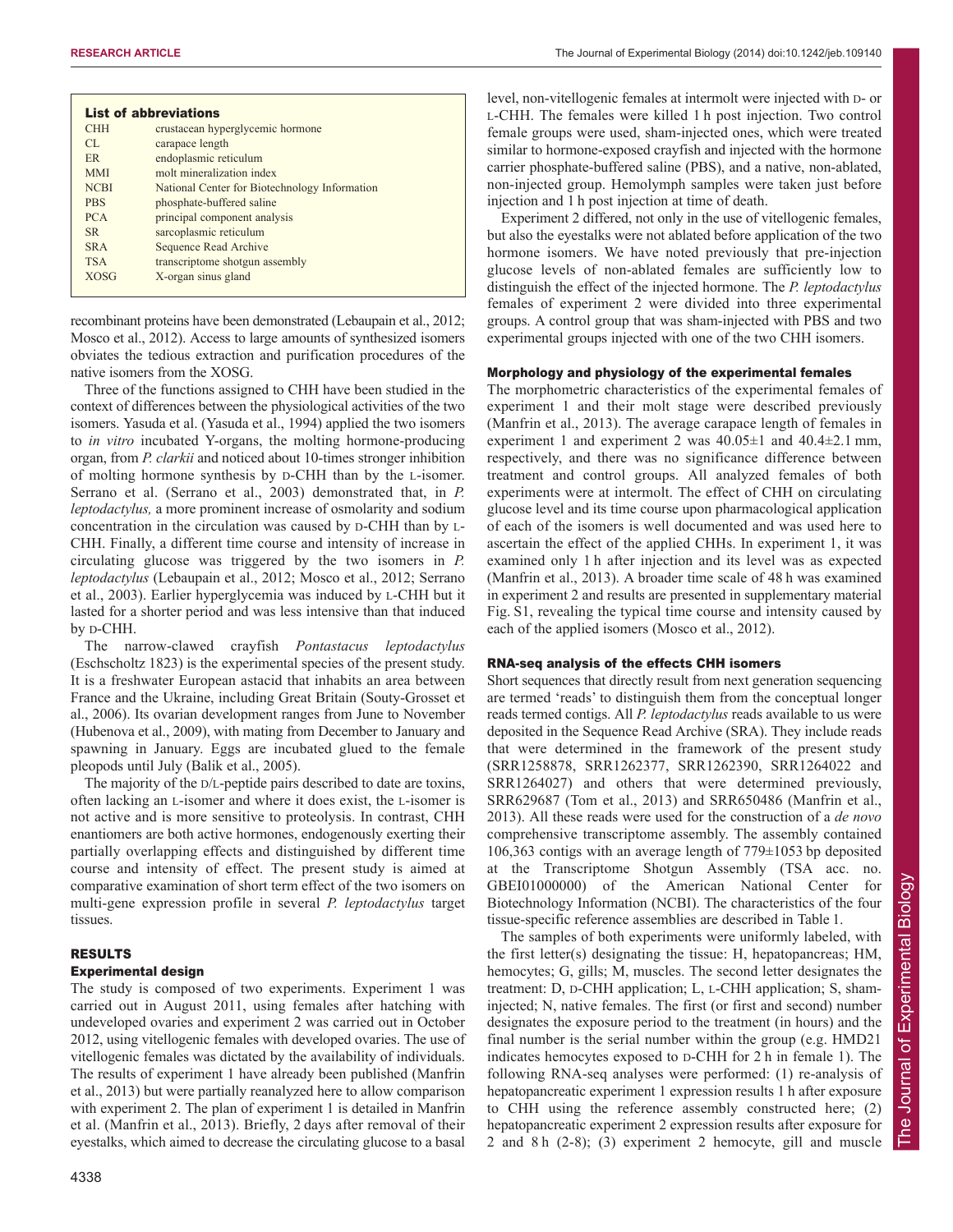| <b>Tissue</b>       | N  | Size of ref.<br>assembly<br>(No. of contigs) | Overall<br>mapping $(\%)^a$ | Mapping in ref.<br>assembly $(\%)^b$ | Total reads of<br>each sample<br>$(x10^6)$ | Mapped by<br>$RNA-seq$ $(\%)^c$ | Non-specifically<br>mapped by<br>RNA-seq $(\%)^c$ |
|---------------------|----|----------------------------------------------|-----------------------------|--------------------------------------|--------------------------------------------|---------------------------------|---------------------------------------------------|
| <b>Experiment 1</b> |    |                                              |                             |                                      |                                            |                                 |                                                   |
| Hepatopancreas      | 12 | 21.219                                       | 71.58                       | 98.3                                 | $11.9 + 4.2$                               | $53+4.7$                        | $1.9 + 0.5$                                       |
| Experiment 2        |    |                                              |                             |                                      |                                            |                                 |                                                   |
| Hepatopancreas      | 12 | 21.219                                       | 71.58                       | 98.3                                 | $10.6 \pm 3.5$                             | $59.9 \pm 1.5$                  | $2.6 \pm 0.3$                                     |
| Gills               | 6  | 21.383                                       | 75.07                       | 96.6                                 | $39.6 \pm 1.3$                             | $62.4 \pm 2.2$                  | $1.9 + 0.2$                                       |
| Muscle              | 6  | 8795                                         | 86.66                       | 97.5                                 | 34±3.7                                     | $75.5 \pm 0.4$                  | $1.3 + 0.1$                                       |
| Hemocytes           | 6  | 20.969                                       | 69.93                       | 96.6                                 | $39.7 + 4.8$                               | $56.1 \pm 0.6$                  | $2 + 0.2$                                         |
|                     |    |                                              |                             |                                      |                                            |                                 |                                                   |

|  | Table 1. Global characteristics of the tissue-specific reference assemblies and their RNA-seq results |  |
|--|-------------------------------------------------------------------------------------------------------|--|
|--|-------------------------------------------------------------------------------------------------------|--|

<sup>a</sup>From all reads in the relevant tissue.

**b**From all mapped reads.

<sup>c</sup>An average of sample-specific RNA-seq mappings presented as means ± s.d.

expression results after exposure for 2 h; and (4) comparison of HN1 non-vitellogenic females with HS2-8 vitellogenic females. Analyses 1–3 were performed against sham-injected females as controls and analysis 4 against the native females as a control.

Mapping in the present context is the assignment of reads to contigs by sequence similarity. The RNA-seq mapping percentages ranged from 53 to 75% and among them, non-specific mappings ranged from 1.3 to 2.6%, which is a relatively low value (Table 1). Hence, only the profiles of unique mappings were used for the RNA-seq analyses. A contig was considered differentially expressed in comparison to the control by passing three thresholds: (a) a statistical *P* value of *P*<0.05 [not corrected for multiple testing because of the low number of samples in each of the experimental groups  $(2-3 \text{ samples})$ ; (b) fold change  $> |2|$ ; and (c) at least 100 normalized reads per contig in at least one member of the compared pair. Thresholds (b) and (c) were aimed at avoiding misinterpretation of natural variability as differential expression. The characteristics of the transcripts presented below in the context of the RNA-seq analyses including their conceptual transcript and protein sequences and their protein domains are presented in supplementary material Table S1.

#### Hepatopancreatic gene expression

Principal component analysis (PCA) of the hepatopancreatic samples of experiment 1 and experiment 2 (Fig. 1) provides an



overview of the hormonal effects on the transcript profiles as an indication of the physiological state of the hepatopancreas. D-CHH treatment in experiment 1 resulted in a clustered expression profile compared with the L-CHH-treated, the sham-injected and the native females. Vitellogenesis resulted in a high similarity among all samples in experiment 2 regardless of the treatment and exposure period. Overall differential expression was characterized, for each treatment in the two experiments, by three parameters: (1) the summed percentages of reads (from the total number of reads) that were mapped to induced or attenuated contigs; (2) the number of reads/induced or attenuated contig; and (3) the number of induced and attenuated contigs. The characterization of the overall differential expression in experiment 1 is presented in Fig. 2. The pronounced effect of D-CHH is clearly demonstrated, encompassing 23.4% induced reads and 15.6% attenuated reads over or under the percentages of the control. The induction involved only 54 genes that were highly induced as shown by the increase in the average number of reads per contig and by the high standard deviation, indicating that even fewer genes contributed most of the induction (Fig. 2B,C). D-CHH-related attenuation involved a high number of genes (1318), each of which contributed a small number of reads (Fig. 2B,C). L-CHH caused minor induction, which was considered negligible in terms of percentage reads and the number of reads per contig. The L-CHH attenuation involved only 27 contigs with a relatively high number of reads per contig (Fig. 2B,C).

> **Fig. 1. Principal component analysis of hepatopancreatic expression profiles in the narrow-clawed crayfish** *Pontastacus leptodactylus***.** H, hepatopancreas; second letter:

D, D-CHH injected; L, L-CHH injected; S, sham injected; N, native females; first number indicates exposure time (h); second number indicates serial number of the sample within a group. Experiment 2 samples are not labeled for the sake of clarity; the respective 2 h time point samples are black and the 8 h samples are gray.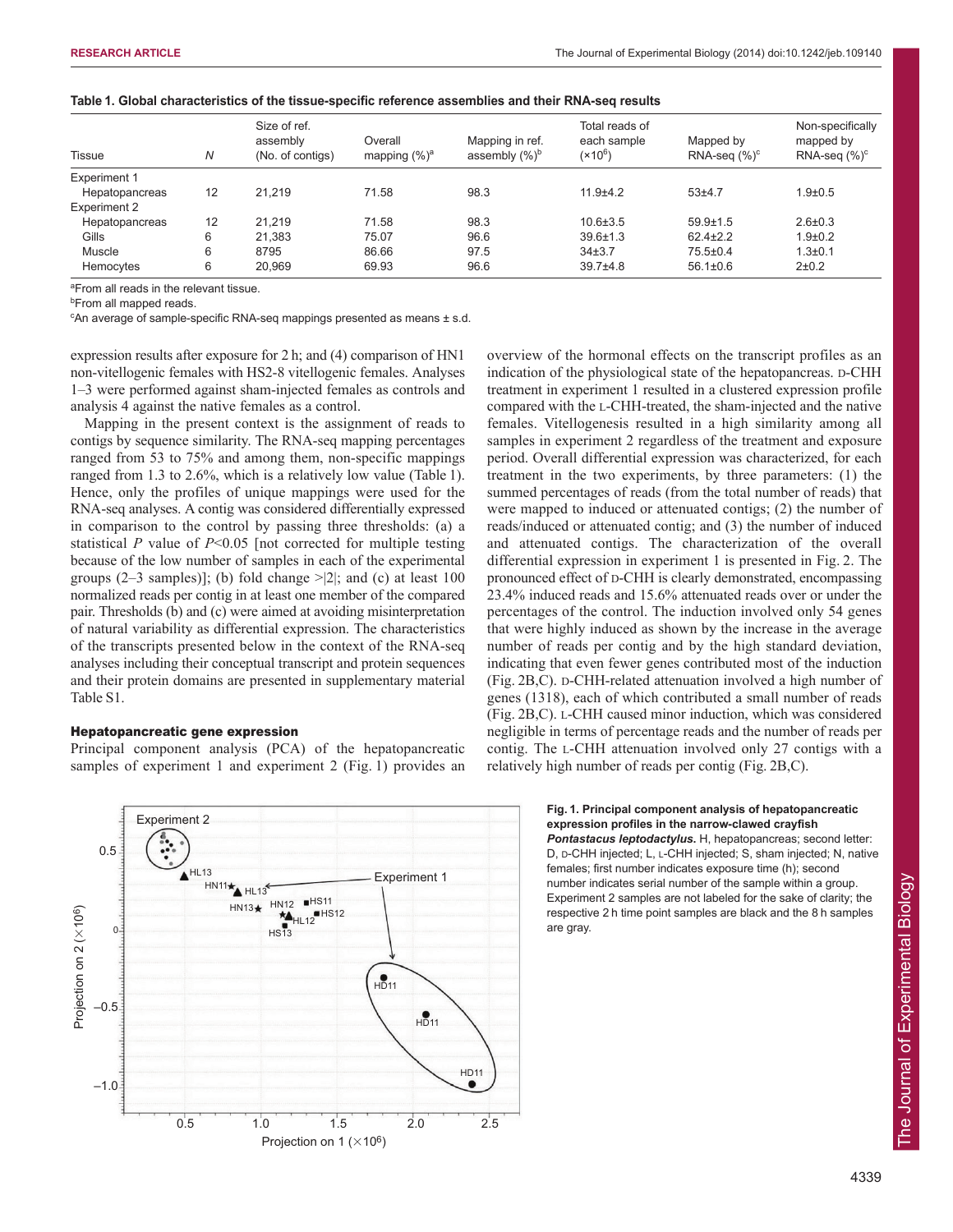

**Fig. 2. Characterization of overall differential expression in** *P. leptodactylus* **injected with D-CHH or L-CHH.** Results are from hepatopancreas of all crayfish examined in experiment 1 and represent means ± s.d. (A) Percentage of reads mapped to the differentially expressed contigs from the entire transcript population for the two treatments. (B) Mean number of of reads mapped to the contig. (C) Number of differentially expressed contigs. HD1, hepatopancreas from animals 1 h after injection with D-CHH; HL1, hepatopancreas from animals 1 h after injection with L-CHH.

The major contributing contigs (96%) to the induction caused by application of D-CHH are presented in Table 2 including three nonannotated contigs of which two are the most affected by the Disomer. The major contributing contigs (98%) to the attenuation caused by application of L-CHH are presented in Table 3. Interestingly, two of these three attenuated contigs are also major contributors to the induction caused by application of D-CHH. Unlike experiment 1, no effect of hormone on hepatopancreatic gene expression was observed in experiment 2 (Fig. 1 and supplementary material Fig. S2).

Expression analysis of the native females of experiment 1 was compared with expression in the sham-injected females of experiment 2*.* The females in these two experimental groups have an intact XOSG, they were not treated with hormones and a dramatic change in the gene expression profile was observed in the hepatopancreas of vitellogenic females in comparison with nonvitellogenic ones. Around 40% of the transcript population is involved in the change in both directions. The major change is increased vitellogenin expression, constituting 8.8% of the hepatopancreatic transcript population, in comparison to 0% in the non-vitellogenic females. However, more than 3000 other contigs were also induced. It is outside the scope of the present study, which deals with the effects of CHH, to analyze in detail the conversion of the hepatopancreas into a vitellogenic organ.

#### Gene expression in the gills

In experiment 2, the lack of any effect of CHH on the vitellogenic hepatopancreas on one hand, but a normal CHH-affected hyperglycemia on the other hand (supplementary material Fig. S1), led us to assume that CHH has an effect in other tissues. Therefore, gene expression was examined in the muscle, the hemocytes and the gills. The characterization of overall differential gene expression in the gills upon hormonal application is presented in Fig. 3. In general, the effect of hormonal treatment here is lower by an order of magnitude than that seen in the hepatopancreas. Less than 3% of the transcriptome population is affected in any of the experimental groups (Fig. 3A) and two phenomena were distinguished. The first one is a relatively high gene induction due to application of D-CHH (elevated from 0.78 to 2.36% of the total transcript population), accompanied by a high number of reads per contig and a large standard deviation (Fig. 3B). Thirty one out of the total 118 induced contigs are responsible for 95% of the induction and the major contributors to the induction (70%) are presented in Table 4. Induction of the L-CHH-exposed individuals was negligible (Fig. 3A,B). The second phenomenon is a similar attenuation of transcripts, caused by exposure to both hormonal treatments (Fig. 3) and a considerable overlap of genes attenuated by each of the two isomers, 128 contigs out of 361 or 398 attenuated contigs by D- and L-CHH, respectively.

The 128 mutual contigs were enriched with 43 contigs that were related directly and indirectly to the actin motor system attenuated much more strongly than the average of all other attenuated contigs, 15.8- versus 2.9-fold in L-CHH-affected gills and 12 versus 2.6-fold in D-CHH-affected gills. These contigs represent 17 groups of genes and the response of their expression to the hormonal treatment is presented in Fig. 4. The actin system is the skeletal motor system but also a major component of the cytoskeleton. Hence, an effort was made to identify the source of the actin-system-related genes revealed here. Myosin heavy chain (MHC) is the major motor protein of the muscular and cytoskeletal system and the resemblance of the attenuated MHC contigs here to arthropod muscular and cytoskeletal genes was examined. In insects, using *Drosophila melanogaster* as a model, there are two different MHC genes, *zipper*, the cytoskeletal MHC and *mhc*, the

**Table 2. Highly induced genes in D-CHH-treated hepatopancreas of non-vitellogenic female** *Pontastacus leptodactylus*

| Contigb           | Fold change | $D$ -CHH $(\%)^a$ | Sham $(\%)^a$   | Added reads $(\%)^a$ | Annotation              |
|-------------------|-------------|-------------------|-----------------|----------------------|-------------------------|
| PI CLC 4238       | 2.3         | 13.56±5.35        | $5.80+0.69$     | 7.76                 |                         |
| PI CLC 5624       | 2.8         | $8.42 \pm 3.69$   | $2.99 \pm 0.18$ | 5.43                 |                         |
| PI CLC 2          | 7.1         | $6.53 \pm 2.24$   | $0.92 \pm 0.74$ | 5.61                 | $\alpha$ -amylase       |
| PI CLC 76         | 2.4         | $3.89 \pm 0.48$   | $1.60 \pm 0.70$ | 2.29                 | Cysteine proteinase C1A |
| <b>PI CLC 146</b> | 2.1         | $1.85 \pm 0.69$   | $0.87 + 0.21$   | 0.97                 | ATP synthase subunit A  |
| PI CLC 24887      | 2.7         | $0.67 \pm 0.01$   | $0.25 \pm 0.11$ | 0.42                 |                         |

aMean percentage of reads that were mapped to the specific contig ± s.d., N=3. bDesignation in TSA acc. no. GBEI01000000.

The Journal of Experimental Biology

The Journal of Experimental Biology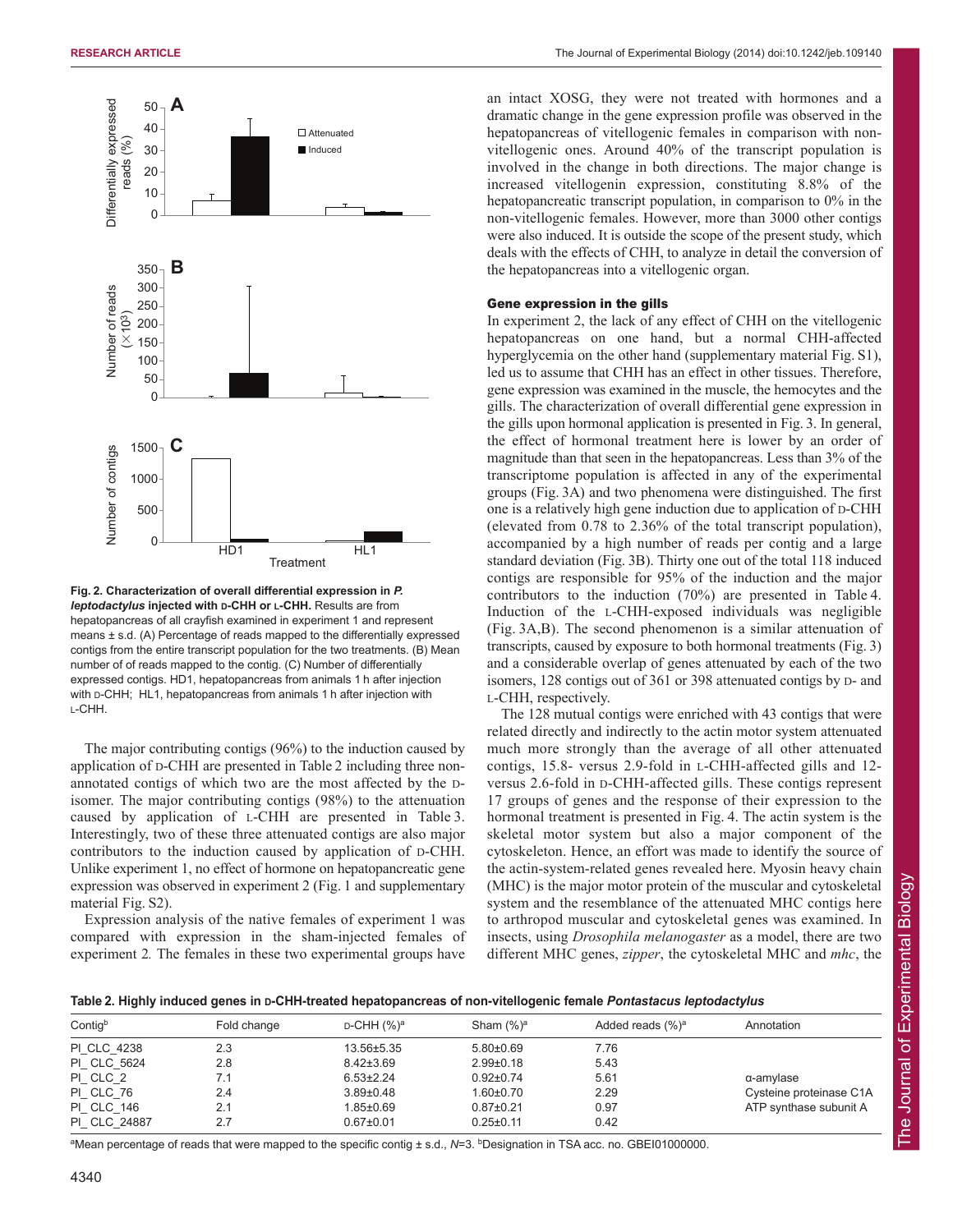| Table 3. Highly attenuated genes in ∟-CHH-treated hepatopancreas of non-vitellogenic female <i>Pontastacus leptodactylus</i> |  |
|------------------------------------------------------------------------------------------------------------------------------|--|
|------------------------------------------------------------------------------------------------------------------------------|--|

| Contig <sup>b</sup> | Fold change | L-CHH $(%)a$    | Sham (%) <sup>a</sup> | Subtracted reads (%) <sup>a</sup> | Annotation             |
|---------------------|-------------|-----------------|-----------------------|-----------------------------------|------------------------|
| PI CLC 78           | $-2.8$      | 1.77±0.53       | 4.86±1.57             | $-3.09$                           |                        |
| PI CLC 5624         | $-2$        | 1.48±0.87       | $2.99 \pm 0.18$       | $-1.51$                           |                        |
| <b>PI CLC 146</b>   | $-3$        | $0.29 \pm 0.13$ | $0.88 + 0.21$         | $-0.59$                           | ATP synthase subunit a |

<sup>a</sup>Mean percentage of reads that were mapped to the specific contig ± s.d., N=3. <sup>b</sup>Designation in TSA acc. no. GBEI01000000.

muscular version, each producing several proteins resulting from alternative splicing of each of the two genes (George et al., 1989). Hence, the *D. melanogaster* MHC protein sequences (zipper, acc. nos. ADV37253-6, AAX52688, AAM70805, NP\_523860, AAX52687, AFH08269; and mhc acc. nos. AFH03722-5, AAF53566) were compared by BLASTP to the 15 *P. leptodactylus* myosin heavy chain conceptually translated proteins and also to the protein assembly of *Daphnia pulex*, the only crustacean with a fully deciphered genome. The aims were to ascertain the existence of analogs of the two *D. melanogaster* genes in crustaceans, and to indicate the origin of the attenuated MHC contigs in *P. leptodactylus* gills. The results of the comparisons with *P. leptodactylus* MHCs are presented in Table 5, demonstrating the existence of analogs to both zipper and mhc*.* All the attenuated MHCs in the gills closely resembled the *D. melanogaster* mhc-like protein and one non-differentially expressed contig, Pl\_CLC\_2953 (supplementary material Table S1) is a zipper*-*like protein. Comparisons of proteins encoded by *zipper* and *mhc* with the protein assembly of *D. pulex* also revealed the two orthologs (acc. no. EFX76460 is *D. pulex* zipper-like and EFX87104-6 is mhc-like protein).



**Fig. 3. Characterization of overall differential expression in the gills of P. leptodactylus injected with D-CHH or L-CHH.** Results are from gills of all crayfish examined in experiment 2 and represent means ± s.d. (A) Percentage of reads mapped to the differentially expressed contigs for the two treatments. (B) Mean number of reads per differentially expressed contig. (C) Number of differentially expressed contigs. GD2, gills from animals 2 h after injection with D-CHH; GL2, gills from animals 2 h after injection with L-CHH.

#### Gene expression in the hemocytes and muscle

A low percentage of the transcriptome population was induced or attenuated in the hemocytes and muscles upon application of the two isomers (supplementary material Figs S3, S4) and almost no apparent overall difference was observed between the effects of the two isomers. A similar hemocytic attenuation pattern resulted from application of each of the two isomers, comparable to the attenuation pattern in the gills. Forty contigs out of 155 or 156 were mutually attenuated by the two treatments, but unlike in the gills, the attenuation was mild. The muscle was the least-affected tissue and it can be concluded that muscle of vitellogenic females is not affected by CHH 2 h post injection.

#### **DISCUSSION**

The present study indicated two routes of hormonal signal delivery of the two CHH isomers by demonstrating their different effects on gene expression patterns: (1) a D-isomer-specific route, inducing target transcripts in females with non-vitellogenic hepatopancreas and in gills of vitellogenic females, whereas no such pathway was indicated for L-CHH in any of the examined tissues. (2) Attenuation of specific transcripts, mainly in the gills, similarly affected by both isomers. Specific attenuation by the L-isomer was also observed in the non-vitellogenic hepatopancreas, but no comparable attenuation by the D-isomer was found, which could be because it is masked by the high induction in this D-CHH-affected organ. The masking is assumed to be a result of the RNA-seq computational methodology, which calculates relative abundance of transcripts in the population. Hence, if the prominent induction of a few genes occurs, the proportion of many other genes in the transcript population would be smaller. Indeed, the 54 D-CHH-induced contigs increased their relative expression by 23.4%, whereas 1318 contigs were attenuated by 15.6% in comparison with the control.

In view of the dual route for signal delivery, a dual receptor system is proposed, one is D-isomer-specific and the other is used by both isomers. Signal transduction through cyclic nucleotide second messengers may be part of the signal-conveying system for each of the postulated receptor routes, contributing both to protein activation and to changes in the composition of the transcript population. The involvement of cAMP and cGMP second messengers in the signal transduction route of a CHH isomer mix was previously observed (Chung and Webster, 2006; Katayama and Chung, 2009; Sedlmeier, 1982; Sedlmeier, 1987; Sedlmeier, 1988). Also, cGMP, but not cAMP, was induced by CHH in the penaeid *Marsupenaeus japonicus* (Nagai et al., 2009).

CHH is a pleiotropic hormone with established involvement in several physiological processes in several tissues. Its regulation of glucose has been indicated in the hepatopancreas, integumentary tissue and muscles. Keller and Andrew (Keller and Andrew, 1973) examined the effect of eyestalk extraction on glucose levels in the circulation and glycogen levels in the integumentary tissue and the abdominal muscles of crustaceans. Glycogen-containing reserve cells of the hypodermal connective tissue have been located in the hypodermis (Johnson, 1980; Roer and Dillaman, 1984). The involvement of the hepatopancreas was shown by Sedlmeier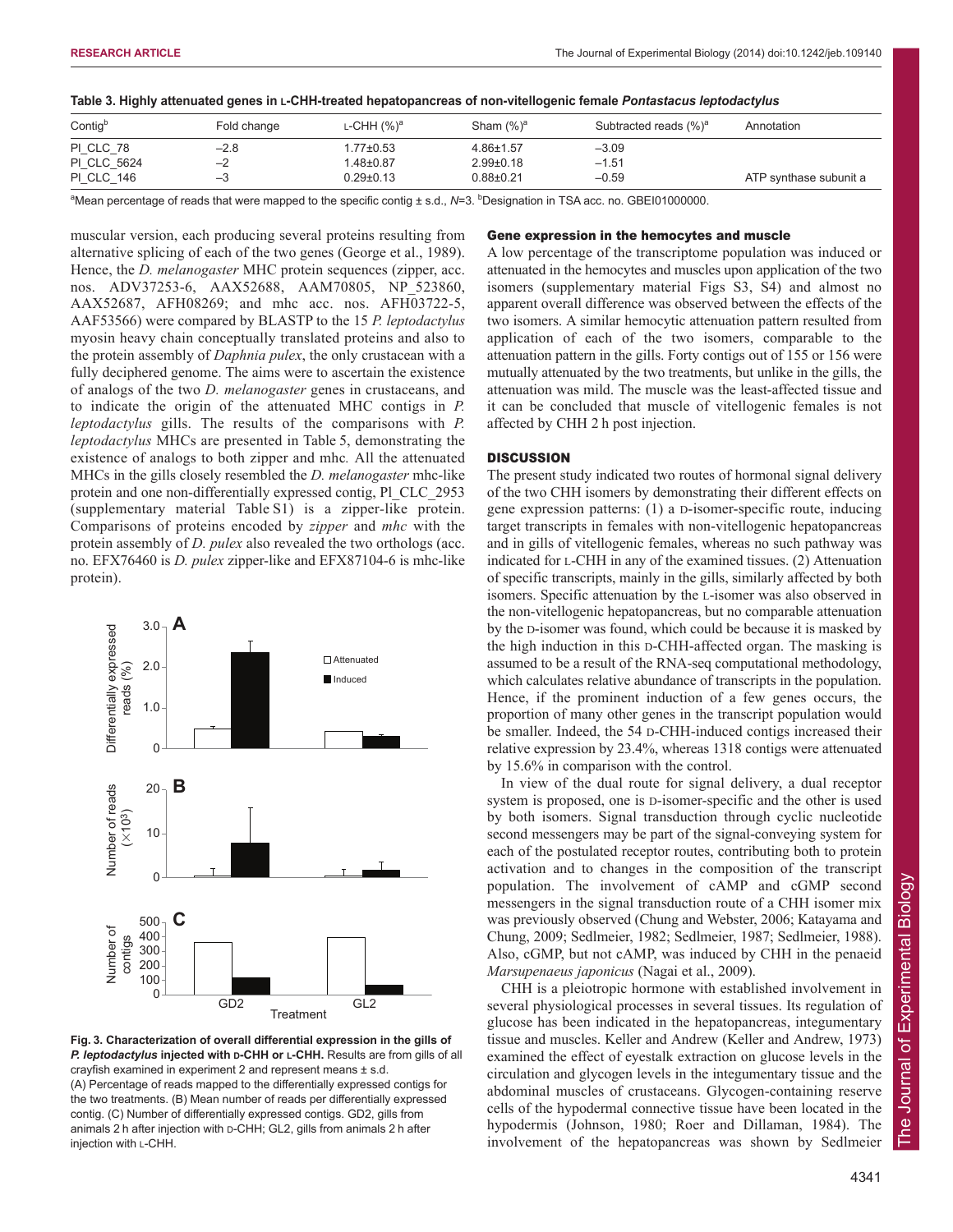| Contigb      | Fold change | $D$ -CHH $(\%)^a$ | Sham $(\%)^a$     | Added reads $(\%)^a$ | Annotation        |
|--------------|-------------|-------------------|-------------------|----------------------|-------------------|
| PI CLC 47865 | 2.4         | $0.26 \pm 0.05$   | $0.11 \pm 0.03$   | 0.15                 |                   |
| PI CLC 6363  | 3.1         | $0.21 \pm 0.06$   | $0.07 \pm 0.001$  | 0.14                 | α-2-macroglobulin |
| PI CLC 80467 | 2.4         | $0.2 \pm 0.02$    | $0.08 + 0.02$     | 0.12                 |                   |
| PI CLC 4778  |             | $0.19 \pm 0.04$   | $0.09 + 0.01$     | 0.10                 |                   |
| PI CLC 4150  | 2.1         | $0.11 \pm 0.01$   | $0.05 \pm 0.009$  | 0.06                 | Periostin         |
| PI CLC 11705 | 2.2         | $0.08 \pm 0.004$  | $0.03 \pm 0.0004$ | 0.05                 | Transferrin       |

| Table 4. Highly induced genes in D-CHH-treated gills from vitellogenic female Pontastacus leptodactylus |  |  |
|---------------------------------------------------------------------------------------------------------|--|--|
|                                                                                                         |  |  |

<sup>a</sup>Mean percentage of reads that were mapped to the specific contig ± s.d., N=2. <sup>b</sup>Designation in TSA acc. no. GBEI01000000.

(Sedlmeier, 1987), who demonstrated depletion of glycogen upon application of CHH to *O. limosus* hepatopancreas incubated *in vitro* in the presence of prelabeled glycogen. We did not examine the integument and neither of the CHH enantiomers had an effect on muscle gene expression. CHH affected non-annotated contigs in the hepatopancreas, and even some of the annotated ones could not be confidently related at present to regulation of glucose levels. Both may be candidates to further studies. Alpha-amylase which is highly induced in the hepatopancreas 1 h post injection of D-CHH may contribute to glucose provision to the circulation. It endohydrolyzes the  $(1\rightarrow 4)$ -α-D-glucosidic bonds in polysaccharides containing three or more  $(1\rightarrow 4)$ -α-linked D-glucose units of starch and glycogen. The smallest reported  $\alpha$ -amylase product is the disaccharide maltose and longer oligosaccharides were also reported, whereas glucose is the final product required to relate α-amylase to hyperglycemia. Several α-amylase motifs have been linked to specific substrates and products based in this multi-member family of enzymes (MacGregor et al., 2001). Nevertheless, it is not possible at this stage to finally determine the exact enzymatic activity and products of *P. leptodactylus* α-amylase. Maltase, which cleaves maltose into glucose is present in the reference assembly but was poorly induced and was not specific to D-CHH. However, it may participate in glucose production because of its constitutive presence or it may be induced later than 1 h post injection. Only up to 25% of the  $\alpha$ amylase content was secreted to the medium of *O. limosus* hepatopancreas incubated *in vitro* upon mixed bi-isomer CHH treatment (Sedlmeier, 1988), still leaving the reasonable possibility that this enzyme, with or without the concerted action of enzymatic



**Fig. 4. Characterization of the differential expression of actin motor system genes in the gills.** The percentage of the differentially expressed genes from the entire transcript population is shown for treatment with D-CHH, L-CHH and after sham injection.

partners, contributes to the rapid provision of glucose to the circulation upon exposure to D-CHH.

An additional potential source of circulating glucose is trehalose, which was recently demonstrated to be a major circulating disaccharide in crustaceans in the hemolymph, the hemocytes and the hepatopancreas. Expression of the trehalose 6-phosphate synthase was detected in a variety of crab tissues (Chung, 2008; Shi and Chung, 2014) and trehalose level is attenuated in the circulation following eyestalk ablation (Tamone et al., 2012). However, trehalase, and also phosphotrehalase, trehalose-6-phosphate synthase and facilitated trehalose transporter Tret1, all present in the reference assembly, were poorly expressed in the hepatopancreas and their expression was not affected by the application of CHH.

The attenuation caused by L-CHH in the hepatopancreas of nonvitellogenic females revealed the characteristics of a specific effect, involving mainly three genes responsible for almost all the attenuation. Moreover, two of these genes are highly induced by D-CHH. In nature, the two isomers are simultaneously present in the hemolymph and this contradictory effect may indicate some kind of regulation. One of these genes, ATP synthase, may be fine-tuned by this system to provide the optimized ATP resources needed by the hepatopancreas at a given time point.

Another demonstrated phenomenon is the change in hepatopancreatic response to CHHs depending on the reproductive phase. The hepatopancreas was previously indicated to be a source of circulating glucose, which is affected by CHH (Sedlmeier, 1987), and it contains a glycogen reservoir (Johnson, 1980). However, the vitellogenic hepatopancreas here looks less appropriate for this task because it is devoted to vitellogenin synthesis and it is unresponsive to the influence of CHH, at least in terms of gene expression. In spite of that, the typical glycemic effect of CHH is also maintained in vitellogenic females (supplementary material Fig. S1). Gene expression in the hemocytes and the muscle, other candidates for glucose provision, was not affected by CHH 2 h after exposure. Therefore, these organs were not indicated as glucose providers to the circulation through *de novo* synthesis of proteins and the issue of a glucose-providing organ in vitellogenic females requires further study.

Gills were previously shown to be the main tissue involved in regulation of osmotic pressure and sodium ion levels in the circulation (Spanings-Pierrot et al., 2000). Generally, the effect of CHH on the gill gene expression profile encompassed, upon application of the hormones, less than 0.3% of the transcript population. This relatively minor effect compared with that of the hepatopancreas may be explained by the time course of the affected physiological processes and by the presence of intact XOSG in the experimental females. Serrano et al. (Serrano et al., 2003) demonstrated no decrease in the hemolymphatic osmotic pressure in intact females in any stage of a normal molt cycle. When the eyestalk was removed, an osmotic pressure drop was observed only after a synchronized molt event 22–23 days after eyestalk removal.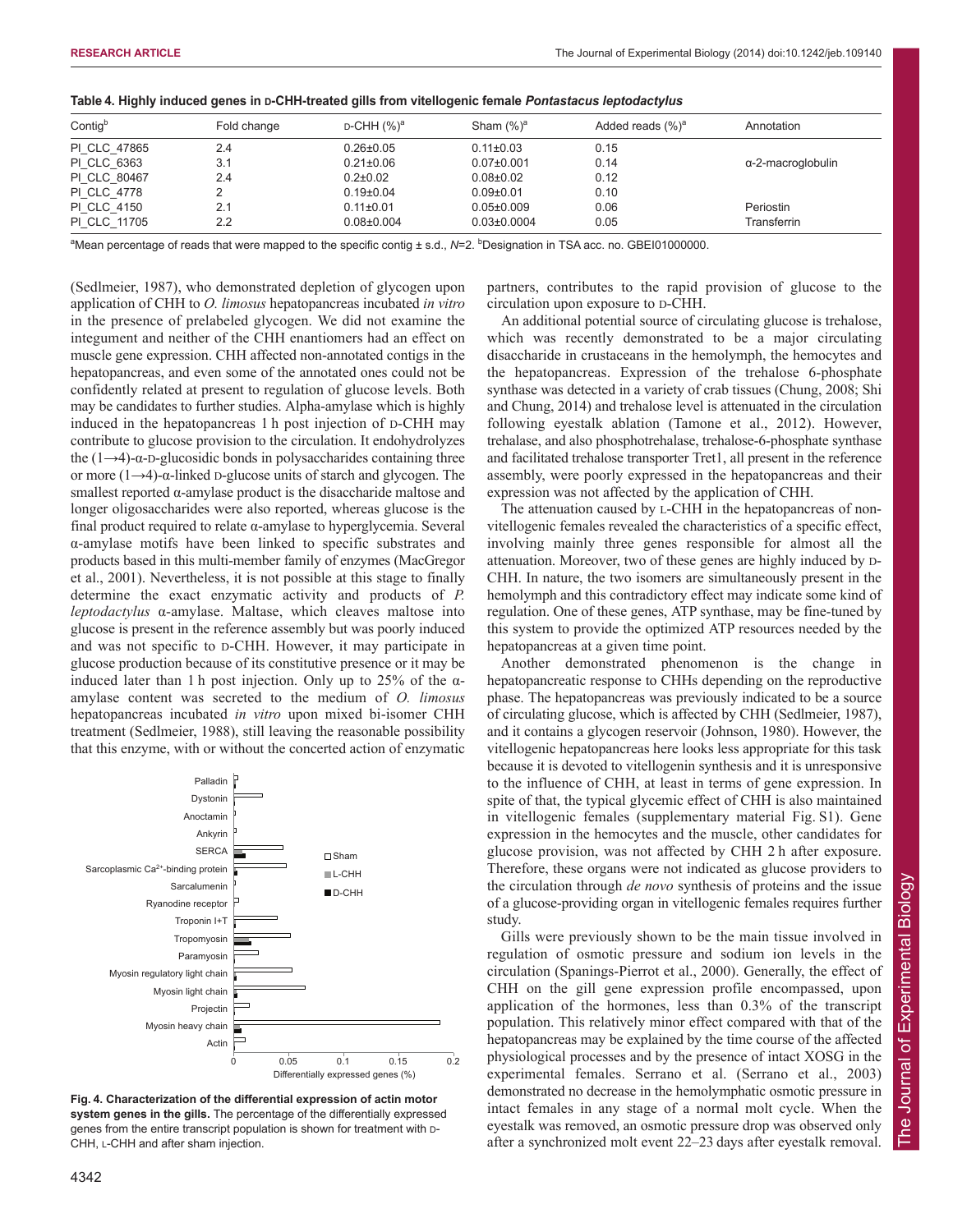|  |  | Table 5. Comparison between Drosophila melanogaster zipper and mhc proteins and Pontastacus leptodactylus MHC contigs |
|--|--|-----------------------------------------------------------------------------------------------------------------------|
|  |  |                                                                                                                       |

| Gene              | Resemblance of<br>MHC contigs (%) | MHC aligned<br>region $(\%)$ | Resemblance of<br>zipper-like contig (%) | zipper-like aligned<br>region $(\%)$ |
|-------------------|-----------------------------------|------------------------------|------------------------------------------|--------------------------------------|
| Drosophila zipper | 41±10                             | $59.6 \pm 39.6$              |                                          | 68.6                                 |
| Drosophila mhc    | $68 + 5.9$                        | $92.2 \pm 19.8$              | 39                                       | 37.9                                 |

CHH isomers were applied by Serrano et al. (Serrano et al., 2003) to eyestalk-ablated individuals at that point of low osmotic pressure, whereas in experiment 2 here, the eyestalk was not removed and there was probably no osmotic pressure drop before hormonal application. In addition, increases of sodium influx and osmotic pressure were observed by Serrano et al. (Serrano et al., 2003) after 8 h, and it may be that the 2 h exposure period was too short to demonstrate a stronger effect. Of the four D-CHH-specific induced contigs in the gills in the D-CHH affected females, only  $\alpha$ -2macroglobulin could be related to osmotic regulation at present. This big monomeric to tetrameric molecule of 179 kDa for each monomer (Sottrup-Jensen et al., 1984) can not cross membranes and if concentrated, it increases the cellular osmotic pressure. More intriguing is the similar and specific attenuation of 43 contigs related to the actin motor system by both isomers. The similar 12- to 15 fold attenuation in the gills caused by both isomers indicates a hormonal-driven effect. However, the location of each of these genes (i.e. whether cytoskeletal or muscular) and accordingly, their function, was not resolved. The sequence of *P. leptodactylus* MHCs resemble a muscle-type sequence.

Twelve complete actin open reading frames belonging to three types of actin – skeletal, cardiac and cytoskeletal – were identified in *H. americanus* (Kim et al., 2009), but no distinction of *P. leptodactylus* actin types was found by BLASTP comparisons of the seven partial actin transcripts with those of *H. americanus*. Projectin is a long protein that binds filamentous actin and provides elasticity to muscles, and at present, it is assigned a function only in the muscular context (Ayme-Southgate et al., 2008). The modulatory genes of the actin system were studied in both the cytoskeletal and the muscular contexts. Tropomyosin isoforms participate in both cytoskeletal and muscular processes as modulators of actin–myosin binding (Gunning et al., 2005). Paramyosin is an invertebratespecific modulatory protein of actin–myosin binding and tropomyosin, and troponin T and I modulate this binding in vertebrates (Gunning et al., 2005; Landsverk and Epstein, 2005). Palladin is part of the cytoskeletal structure, bound to filamentous actin (Dixon et al., 2008) and the ankyrin family has a general role as an adapter between a variety of integral membrane proteins and the cytoskeleton (Bennett and Baines, 2001). Dystonin is a cytoskeletal actin-binding protein (Brown et al., 1995). Genes that are effectors or are affected by the calcium second messenger system may be considered participants in the osmoregulation that controls cytoskeletal genes, although some were also assigned a function in the muscular context. The ryanodine receptor functions as a calcium release channel in both the sarcomere and the endoplasmic reticulum (ER) (Van Petegem, 2012). The sarcoplasmic calcium-binding protein is an invertebrate EF-hand-domain calciumbuffering protein. Its expression pattern has been studied in many invertebrates, including crayfish, only in the muscular context (White et al., 2011). Sarco-endoplasmic reticulum (SR) calcium ATPases (SERCAs) are membrane-bound calcium pumps that hydrolyze ATP to pump calcium either across the plasma membrane or into the ER or SR (Sanyal et al., 2005). Sarcalumenin is a calcium-binding glycoprotein found only in the lumen of the SR (Leberer et al., 1989). Anoctamin is a membrane integral calciumaffected chlorine channel and may participate in osmoregulation (Milenkovic et al., 2010). An argument against a muscular context is the absence of previous reports of muscles in crustacean gills (Goodman and Cavey, 1990; Johnson, 1980). A supporting argument for a muscular context is the high non-differential expression of this suite of contigs in the muscles, constituting almost 40% of the transcript population. However, this high expression could be due to sequence similarity between muscular and cytoskeletal actin system genes. Recently, we performed a gene expression study in the hypodermis of a related crayfish, *P. clarkii*, during premolt, induced by eyestalk removal (Tom et al. 2014). In that case, simultaneous induction of many actin-related genes preceded changes in molt-related gene expression profiles. *P. clarkii* MHCs also resembled the muscular *D. melanogaster mhc* more than the cytoskeletal *zipper* even though the hypodermis was carefully removed to avoid muscular tissue.

In view of the ambiguous function of some actin motor system proteins, we propose a working hypothesis, whereby the attenuated actin system genes all function in the cytoskeletal context and sequence separation between muscular and cytoskeletal MHCs and also other actin-system-related genes occurred later in arthropod evolution. Reorganization of cytoskeletal actin structures has been shown to alter cell shape, cellular structures and cellular interconnections, affecting both transcellular and paracellular transport of water and solutes (Castillo et al., 2002; Chou et al., 2008; Kapus and Szászi, 2006), also indicating a possible role of the actin system in CHH-controlled osmoregulation by crustacean gills.

In summary, our study indicates at least two routes of signal transduction for CHH isomers by examining their effect on gene expression: a D-CHH-specific route and another one mutual to both isomers. Alpha-amylase was shown to be part of the CHH-induced glucose provision pathway to the circulation. Proteins related to the structure and the function of the actin system were attenuated in the gills by both isomers, initially suggesting participation in the CHHdriven osmoregulation and sodium influx control. Vitellogenic hepatopancreas did not respond to *in vivo* exposure to CHH, which correlated with a prominent change in hepatopancreas function. Muscle and hemocytes were poorly affected by CHHs during the examined period of exposure to the two isomers. Hence, their shortterm participation in CHH-driven processes is doubtful.

## MATERIALS AND METHODS

### Crayfish maintenance and experimental procedures

Adult *P. leptodactylus* females were obtained live from an Armenian freshwater source. They were kept for 2 weeks before the experiments in 120 l tanks provided with closed circuit filtered and thoroughly aerated tap water at ~19°C and were fed with fish pellets (Sera granular, Heisenberg, Germany) three times per week. No external abdominally incubated ova were observed in females participating in either of the experiments. The source recombinant CHHs and their synthesis procedure were described by Mosco et al. (Mosco et al., 2012). The technical procedure of injection into the circulation, the evaluation of circulating glucose level, the female seasonal reproductive status, and the carapace length and molt stage were detailed previously (Manfrin et al., 2013). A uniform amount of 0.5 μg CHH per female in 100 ml PBS was injected throughout this study and carrier alone was sham-injected. The glucose level was evaluated in three females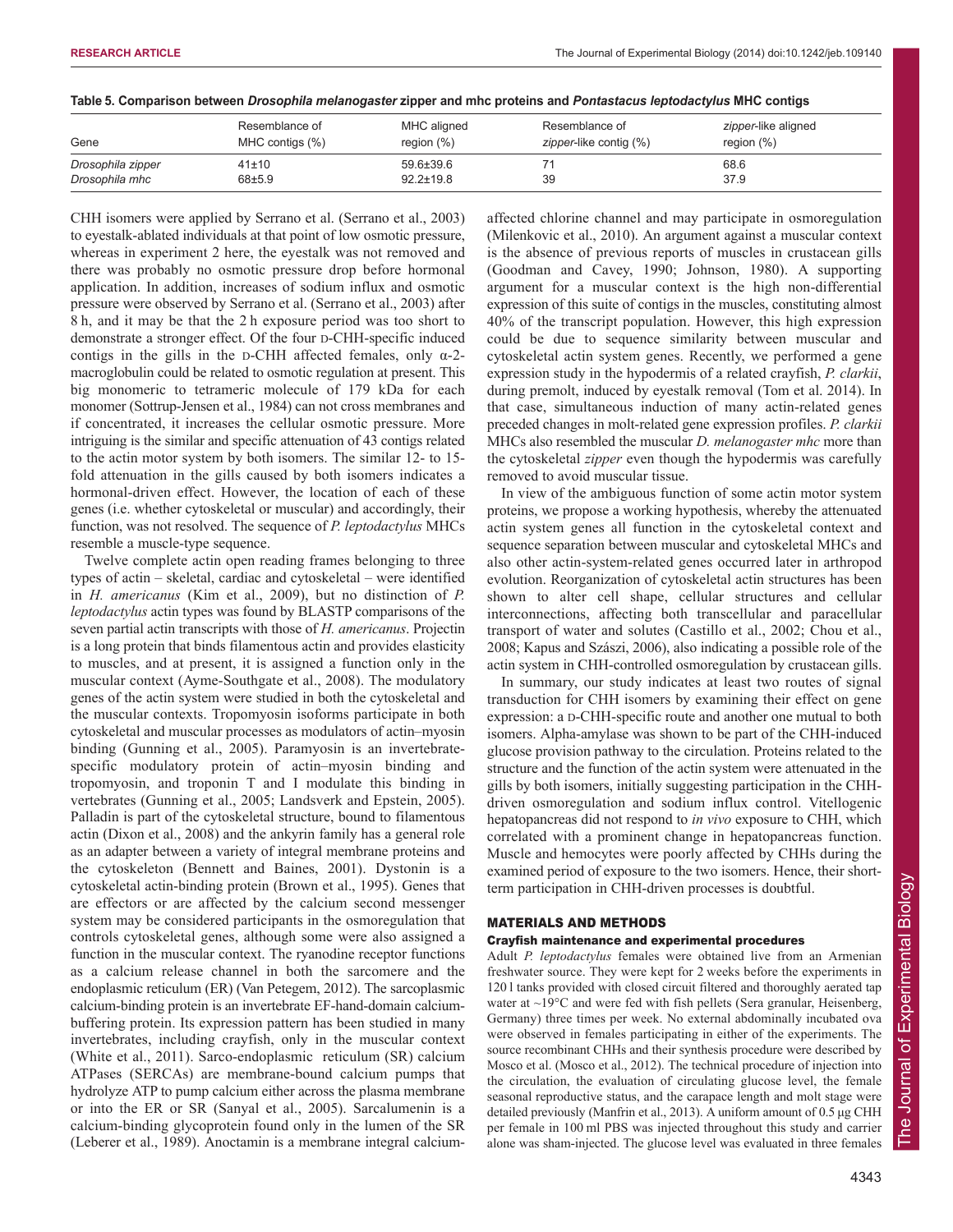from each experimental or control group of experiment 1 upon death 1 h after injection, and from five females from each of the experimental groups of experiment 2*,* killed 1, 2, 4, 8, 24 and 48 h post injection. The experimental period included 10 min of anesthesia on ice before killing, to minimize the animal's suffering. Tissue pieces were dissected at the end of the experiment. The sampling location was uniform for each of the dissected tissues in all the sampled females. The carapace was removed and one lobule of the hepatopancreas was sampled from its anterior part. Extensor abdominal muscle was sampled from the anterior abdominal segment and one gill branch was removed from the mid-gill region. Hemocytes were pelleted from the sampled hemolymph. Sampled tissues were snap-frozen in liquid nitrogen and kept at −70°C for RNA extraction.

The statistical analyses and presentation of glucose levels and morphometric parameters were performed using R software, version 2.14.1 (R Development Core Team, 2011). Normality of data was checked using the Shapiro–Wilk test and the homogeneity of variance across groups was checked using the Bartlett test. Differences in glucose levels among the experimental groups were tested using the non-parametric Kruskal–Wallis rank sum test with *post hoc* Wilcoxon rank sum test pairwise comparisons with Bonferroni correction. Box and whiskers plots were drawn using the boxplot command.

#### RNA extraction and sequencing

RNA was extracted from the sampled tissues using the Tri Reagent RNA denaturation solution (Sigma-Aldrich) following the manufacturer's instructions. The resulting RNAs were further purified using the RNeasy kit (Qiagen) and were quantified by NanoDrop spectrophotometer (Thermo Scientific, USA). Quality was examined using capillary electrophoresis (BioAnalyzer 2100, Agilent).

An Illumina sequencer HiSeq2000 (USA) was used for all the sequencing done in this study. The selection of samples for sequencing when not all the experimental females were used was based on the intensity of the hyperglycemic response. RNA sequencing of hepatopancreatic single-end 50 bp sequences was carried out from RNAs of samples from both experiments, by the Istituto di Genomica Applicata (IGA, Udine, Italy). In experiment 1, a total of 12 samples were used, three from each experimental group: D-CHH, L-CHH, sham-injected and the native group, killed 1 h post injection (Manfrin et al., 2013). Twelve hepatopancreatic samples from females killed 2 or 8 h post injection in experiment 2 were loaded on one sequencer lane with an expected yield of ~10 million reads per sample. An RNA pool of two females was used for each sample. At a later stage, 18 additional RNA samples from muscle, gills and hemocytes of experiment 2 females, which were killed 2 h post injection were sequenced. Six samples were used per tissue, two samples per experimental group: D- and L-CHH injected, as well as the sham-injected control group. An RNA pool of two females was used for each sample. Sequencing of 50 bp paired sequences was performed at the Epigenomics Core Facility of the Weill Cornell Medical College (NY, USA). Nine samples were loaded on each lane with an expected yield of ~40 million reads per sample. Additional paired-end 100 bp reads were also sequenced by IGA (Udine, Italy) prepared from RNA extracted from the hepatopancreas (Manfrin et al., 2013) and epithelial tissue (Tom et al., 2013), and they were combined with the sequences of this study for the construction of a comprehensive transcript assembly.

#### Digital transcript expression analysis

Digital gene expression analysis is aimed at evaluating the relative amount of each transcript in a sampled RNA population. It requires a reference transcript sequence assembly. The processing and analysis of the raw sequences obtained for both the preparation of the transcript assembly and the digital gene expression analysis were carried out using the CLC Genomics Workbench 6.51 software (CLC Bio, Aarhus, Denmark).

#### **Preparation of reference assemblies**

The initial comprehensive contig assembly was aimed at the best possible representation of the expressed transcriptome, in terms of number and length of the obtained contigs. All available raw reads were trimmed according to base-calling quality, which also eliminates residual primers bound to the fragments as part of the sequencing procedure. Duplicates were removed

4344

from the 50 bp reads prior to the assembly and the final set included  $~167$ million single-end 50 bp reads, ~680 million paired-end 50 bp reads and ~442 million paired-end 100 bp reads. The reads were assembled using the automatically set-up parameters option of the CLC software and the minimum allowed length of assembled contig was set to 200 bp. The assembly obtained was further elaborated using the tools of the TSA database of the NCBI, which include additional identification of residual sequencing primers, shortening of long N-rows artificially produced by the software in poor mapping regions between paired-end reads and omission of contaminant sequences. The sample-specific 50 bp reads obtained from each of the four studied tissues were separately mapped to this assembly, resulting in 70–87% mapping of the tissue-specific reads to the initial assembly. Selection of contigs that were covered by more than 500 reads for each mapped tissue allowed the construction of four smaller tissue-specific reference assemblies. These assemblies include 96.6–98.3% of the mapping, creating a robust set of contigs, not subjected to minor random expression fluctuations or to zero counts and are the tissue-specific reference assemblies used for the following digital transcript expression analysis (Table 1).

#### **Digital transcript expression analysis**

An RNA-seq analysis was applied according to Wang et al. (Wang et al., 2009) and the CLC instructions. This type of analysis is based on mapping a sample-specific population of short reads to the contigs of a reference assembly and counting the mapped reads to each contig. The software was allowed to accept up to two mismatches per mapped reads and a reads was accepted as mapped if it matched a maximum of five contigs. Reads that were mapped to 2–5 contigs were randomly mapped to one of them and designated non-specifically mapped reads not considered in the expression analysis but used to evaluate the uniqueness of the mapping. The expression values were calculated based only on unique reads mapped to a single contig and normalized to the total reads in the sample. The value used for normalization was determined to roughly agree with the actually obtained total number of reads per sample (Table 1). Therefore, it was set to 10 million reads for the hepatopancreatic samples and to 40 million reads for the other tissues. A higher number of sample-specific reads provides moresensitive determination of differentially expressed genes. Hence, the analyses of the gills, hemocytes and muscles are more sensitive than those of the hepatopancreas. The Baggerly's test (Baggerly et al., 2003) was used to identify statistically significant differential expression in comparison to the control group and the global similarity among transcript expression profiles of the various samples was examined by PCA (CLC instructions).

#### **Characterization of transcript sequences**

The transcripts of the comprehensive initial assembly were annotated using the TRINOTATE tool of the TRINITY software (Grabherr et al., 2011). The annotation includes: homology search to known sequence data (NCBI-BLAST) (Altschul et al., 1997), protein domain identification (HMMER/ PFAM) (Punta et al., 2012) and protein signal peptide prediction and transmembrane domain identification (SignalP 4.1) (Käll et al., 2004; Petersen et al., 2011). Manual, contig-by-contig analysis was carried out for contigs of interest using the above-mentioned databases and the alignment software MEGA5.1 (Tamura et al., 2011).

#### **Acknowledgements**

Dr Federica Cattonaro and the team of IGA Udine, Italy are thanked for Illumina sequencing of the hepatopancreas transcripts and the team from the Epigenomic Core of the Weill Cornell Medical School in NY is thanked for the Illumina sequencing of transcripts of all other tissues.

#### **Competing interests**

The authors declare no competing financial interests.

#### **Author contributions**

M.T., C.M., P.G.G. and A.M. planned and performed the gene expression experiments; M.T., C.M., M.G., G.D. and A.P. did the RNA-seq analysis; M.T. wrote the manuscript and all authors reviewed it.

#### **Funding**

The study was supported by the European Project LIFE RARITY (LIFE 10 NAT/IT/000239) and the Italian Programmi di Ricerca Scientifica di Rilevante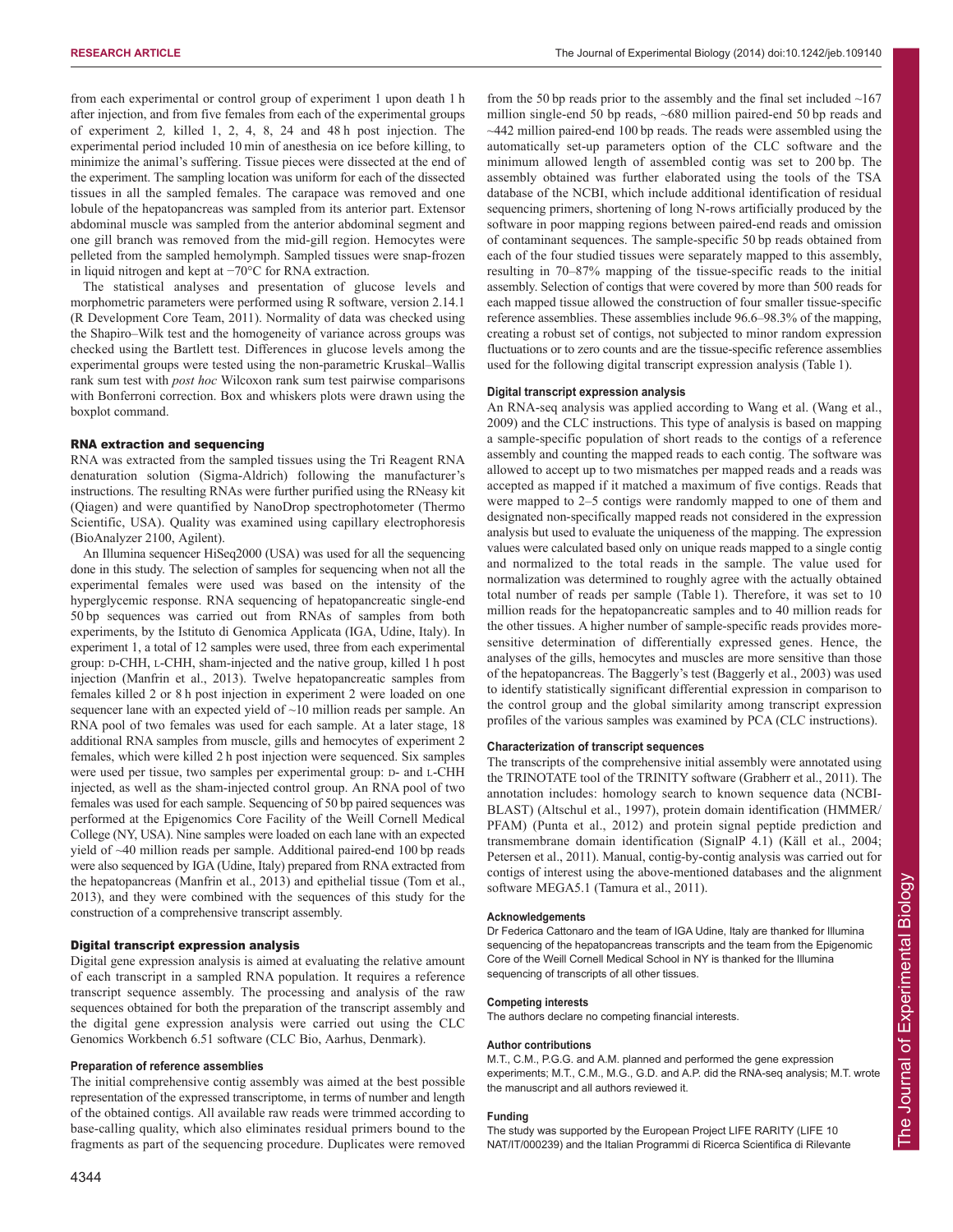Interesse Nazionale (PRIN 2010-11, 20109XZEPR\_002) Ministero dell'Istruzione, dell'Università e della Ricerca, both to P.G.G.

#### **Supplementary material**

Supplementary material available online at

http://jeb.biologists.org/lookup/suppl/doi:10.1242/jeb.109140/-/DC1

#### **References**

- **Aguilar, M. B., Soyez, D., Falchetto, R., Arnott, D., Shabanowitz, J., Hunt, D. F. and Huberman, A.** (1995). Amino acid sequence of the minor isomorph of the crustacean hyperglycemic hormone (CHH-II) of the Mexican crayfish *Procambarus bouvieri* (Ortmann): presence of a D-amino acid. *Peptides* **16**, 1375-1383.
- **Altschul, S. F., Madden, T. L., Schäffer, A. A., Zhang, J., Zhang, Z., Miller, W. and Lipman, D. J.** (1997). Gapped BLAST and PSI-BLAST: a new generation of protein database search programs. *Nucleic Acids Res.* **25**, 3389-3402.
- **Ayme-Southgate, A. J., Southgate, R. J., Philipp, R. A., Sotka, E. E. and Kramp, C.** (2008). The myofibrillar protein, projectin, is highly conserved across insect evolution except for its PEVK domain. *J. Mol. Evol.* **67**, 653-669.
- **Baggerly, K. A., Deng, L., Morris, J. S. and Aldaz, C. M.** (2003). Differential expression in SAGE: accounting for normal between-library variation. *Bioinformatics* **19**, 1477-1483.
- **Balik, I., Çubuk, H., Özkök, R. and Uysal, R.** (2005). Some biological characteristics of crayfish (*Astacus leptodactylus*; Eschscholtz, 1823) in Lake Eǧirdir. *Turkish J. Zool.* **29**, 295-300.
- **Bansal, P. S., Torres, A. M., Crossett, B., Wong, K. K. Y., Koh, J. M. S., Geraghty, D. P., Vandenberg, J. I. and Kuchel, P. W.** (2008). Substrate specificity of platypus venom L-to-D-peptide isomerase. *J. Biol. Chem.* **283**, 8969-8975.
- **Bennett, V. and Baines, A. J.** (2001). Spectrin and ankyrin-based pathways: metazoan inventions for integrating cells into tissues. *Physiol. Rev.* **81**, 1353-1392.
- **Brown, A., Dalpé, G., Mathieu, M. and Kothary, R.** (1995). Cloning and characterization of the neural isoforms of human dystonin. *Genomics* **29**, 777-780.
- **Buczek, O., Yoshikami, D., Bulaj, G., Jimenez, E. C. and Olivera, B. M.** (2005). Post-translational amino acid isomerization: a functionally important D-amino acid in an excitatory peptide. *J. Biol. Chem.* **280**, 4247-4253.
- **Bulau, P., Meisen, I., Reichwein-Roderburg, B., Peter-Katalinić, J. and Keller, R.** (2003). Two genetic variants of the crustacean hyperglycemic hormone (CHH) from the Australian crayfish, *Cherax destructor*: detection of chiral isoforms due to posttranslational modification. *Peptides* **24**, 1871-1879.
- **Castillo, A. M., Reyes, J. L., Sánchez, E., Mondragón, R. and Meza, I.** (2002). 2,3 butanedione monoxime (BDM), a potent inhibitor of actin-myosin interaction, induces ion and fluid transport in MDCK monolayers. *J. Muscle Res. Cell Motil.* **23**, 223-234.
- **Chou, C.-L., Yu, M.-J., Kassai, E. M., Morris, R. G., Hoffert, J. D., Wall, S. M. and Knepper, M. A.** (2008). Roles of basolateral solute uptake via NKCC1 and of myosin II in vasopressin-induced cell swelling in inner medullary collecting duct. *Am. J. Physiol.* **295**, F192-F201.
- **Chung, J. S.** (2008). A trehalose 6-phosphate synthase gene of the hemocytes of the blue crab, *Callinectes sapidus*: cloning, the expression, its enzyme activity and relationship to hemolymph trehalose levels. *Saline Syst.* **4**, 18.
- **Chung, J. S. and Webster, S. G.** (1996). Does the N-terminal pyroglutamate residue have any physiological significance for crab hyperglycemic neuropeptides? *Eur. J. Biochem.* **240**, 358-364.
- **Chung, J. S. and Webster, S. G.** (2006). Binding sites of crustacean hyperglycemic hormone and its second messengers on gills and hindgut of the green shore crab, *Carcinus maenas*: a possible osmoregulatory role. *Gen. Comp. Endocrinol.* **147**, 206-213.
- **Chung, J. S., Zmora, N., Katayama, H. and Tsutsui, N.** (2010). Crustacean hyperglycemic hormone (CHH) neuropeptidesfamily: Functions, titer, and binding to target tissues. *Gen. Comp. Endocrinol.* **166**, 447-454.
- **Dircksen, H.** (2009). Insect ion transport peptides are derived from alternatively spliced genes and differentially expressed in the central and peripheral nervous system. *J. Exp. Biol.* **212**, 401-412.
- **Dixon, R. D. S., Arneman, D. K., Rachlin, A. S., Sundaresan, N. R., Costello, M. J., Campbell, S. L. and Otey, C. A.** (2008). Palladin is an actin cross-linking protein that uses immunoglobulin-like domains to bind filamentous actin. *J. Biol. Chem.* **283**, 6222-6231.
- **Erspamer, V.** (1992). The opioid peptides of the amphibian skin. *Int. J. Dev. Neurosci.* **10**, 3-30.
- **Fujimoto, K., Kubota, I., Yasuda-Kamatani, Y., Minakata, H., Nomoto, K., Yoshida, M., Harada, A., Muneoka, Y. and Kobayashi, M.** (1991). Purification of achatin-I from the atria of the African giant snail, *Achatina fulica*, and its possible function. *Biochem. Biophys. Res. Commun.* **177**, 847-853.
- **George, E. L., Ober, M. B. and Emerson, C. P., Jr** (1989). Functional domains of the Drosophila melanogaster muscle myosin heavy-chain gene are encoded by alternatively spliced exons. *Mol. Cell. Biol.* **9**, 2957-2974.
- **Giulianini, P. and Edomi, P.** (2006). Neuropeptides controlling reproduction and growth in Crustacea: a molecular approach. In *Invertebrate Neuropeptides and Hormones: Basic Knowledge and Recent Advances* (ed. H. Satake), pp. 225-252. Kerala, India: Research Signpost.
- **Goodman, S. H. and Cavey, M. J.** (1990). Organization of a phyllobranchiate gill from the green shore crab Carcinus maenas (Crustacea, Decapoda). *Cell Tissue Res.* **260**, 495-505.
- **Grabherr, M. G., Haas, B. J., Yassour, M., Levin, J. Z., Thompson, D. A., Amit, I., Adiconis, X., Fan, L., Raychowdhury, R., Zeng, Q. et al.** (2011). Full-length

transcriptome assembly from RNA-Seq data without a reference genome. *Nat. Biotechnol.* **29**, 644-652.

- **Gunning, P. W., Schevzov, G., Kee, A. J. and Hardeman, E. C.** (2005). Tropomyosin isoforms: divining rods for actin cytoskeleton function. *Trends Cell Biol.* **15**, 333-341.
- **Heck, S. D., Siok, C. J., Krapcho, K. J., Kelbaugh, P. R., Thadeio, P. F., Welch, M. J., Williams, R. D., Ganong, A. H., Kelly, M. E., Lanzetti, A. J. et al.** (1994). Functional consequences of posttranslational isomerization of Ser46 in a calcium channel toxin. *Science* **266**, 1065-1068.
- **Heck, S. D., Faraci, W. S., Kelbaugh, P. R., Saccomano, N. A., Thadeio, P. F. and Volkmann, R. A.** (1996). Posttranslational amino acid epimerization: enzymecatalyzed isomerization of amino acid residues in peptide chains. *Proc. Natl. Acad. Sci. USA* **93**, 4036-4039.
- **Hubenova, T. A., Vasileva, P. L. and Zaikov, A. N.** (2009). Histological analysis of ovary development in narrow-clawed crayfish Astacus leptodactylus Esch. 1823 (Crustaceae, Decapoda, Aastacidae), reared in ponds in South Bulgaria. *AACL Bioflux* **2**, 261-270.
- **Jilek, A., Mollay, C., Tippelt, C., Grassi, J., Mignogna, G., Müllegger, J., Sander, V., Fehrer, C., Barra, D. and Kreil, G.** (2005). Biosynthesis of a D-amino acid in peptide linkage by an enzyme from frog skin secretions. *Proc. Natl. Acad. Sci. USA* **102**, 4235-4239.
- **Jimenéz, E. C., Olivera, B. M., Gray, W. R. and Cruz, L. J.** (1996). Contryphan is a Dtryptophan-containing Conus peptide. *J. Biol. Chem.* **271**, 28002-28005.
- **Johnson, P.** (1980). *Histology of the Blue Crab Callinectes Sapidus A Model for the Decapoda.* New York, NY: Praeger Publishers.
- **Käll, L., Krogh, A. and Sonnhammer, E. L. A.** (2004). A combined transmembrane topology and signal peptide prediction method. *J. Mol. Biol.* **338**, 1027-1036.
- **Kapus, A. and Szászi, K.** (2006). Coupling between apical and paracellular transport processes. *Biochem. Cell Biol.* **84**, 870-880.
- **Katayama, H. and Chung, J. S.** (2009). The specific binding sites of eyestalk- and pericardial organ-crustacean hyperglycaemic hormones (CHHs) in multiple tissues of the blue crab, Callinectes sapidus. *J. Exp. Biol.* **212**, 542-549.
- **Katayama, H., Ohira, T. and Nagasawa, H.** (2013). Crustacean peptide hormone: structure, gene expression and function. *Aqua-BioSci Monographs* **6**, 49-90.
- **Keller, R. and Andrew, E. M.** (1973). The site of action of the crustacean hyperglycemic hormone. *Gen. Comp. Endocrinol.* **20**, 572-578.
- **Kim, B. K., Kim, K. S., Oh, C.-W., Mykles, D. L., Lee, S. G., Kim, H. J. and Kim, H.- W.** (2009). Twelve actin-encoding cDNAs from the American lobster, *Homarus americanus*: cloning and tissue expression of eight skeletal muscle, one heart, and three cytoplasmic isoforms. *Comp. Biochem. Physiol.* **153B**, 178-184.
- **Kreil, G.** (1997). D-amino acids in animal peptides. *Annu. Rev. Biochem.* **66**, 337-345. **Kummer, G. and Keller, R.** (1993). High-affinity binding of crustacean hyperglycemic hormone (CHH) to hepatopancreatic plasma membranes of the crab Carcinus maenas and the crayfish Orconectes limosus. *Peptides* **14**, 103-108.
- **Landsverk, M. L. and Epstein, H. F.** (2005). Genetic analysis of myosin II assembly and organization in model organisms. *Cell. Mol. Life Sci.* **62**, 2270-2282.
- **Lebaupain, F., Boscameric, M., Pilet, E., Soyez, D. and Kamech, N.** (2012). Natural and synthetic chiral isoforms of crustacean hyperglycemic hormone from the crayfish Astacus leptodactylus: hyperglycemic activity and hemolymphatic clearance. *Peptides* **34**, 65-73.
- **Leberer, E., Charuk, J. H., Green, N. M. and Maclennan, D. H.** (1989). Molecular cloning and expression of cDNA encoding a lumenal calcium binding glycoprotein from sarcoplasmic reticulum. *Proc. Natl. Acad. Sci. USA* **86**, 6047-6051.
- **MacGregor, E. A., Janeček, S. and Svensson, B.** (2001). Relationship of sequence and structure to specificity in the alpha-amylase family of enzymes. *Biochim. Biophys. Acta* **1546**, 1-20.
- **Manfrin, C., Tom, M., De Moro, G., Gerdol, M., Guarnaccia, C., Mosco, A., Pallavicini, A. and Giulianini, P. G.** (2013). Application of D-crustacean hyperglycemic hormone induces peptidases transcription and suppresses glycolysisrelated transcripts in the hepatopancreas of the crayfish *Pontastacus leptodactylus* – results of a transcriptomic study. *PLoS ONE* **8**, e65176.
- **Mignogna, G., Simmaco, M., Kreil, G. and Barra, D.** (1993). Antibacterial and haemolytic peptides containing D-alloisoleucine from the skin of *Bombina variegata*. *EMBO J.* **12**, 4829-4832.
- **Milenkovic, V. M., Brockmann, M., Stöhr, H., Weber, B. H. F. and Strauss, O.** (2010). Evolution and functional divergence of the anoctamin family of membrane proteins. *BMC Evol. Biol.* **10**, 319.
- **Mosco, A., Edomi, P., Guarnaccia, C., Lorenzon, S., Pongor, S., Ferrero, E. A. and Giulianini, P. G.** (2008). Functional aspects of cHH C-terminal amidation in crayfish species. *Regul. Pept.* **147**, 88-95.
- **Mosco, A., Zlatev, V., Guarnaccia, C., Pongor, S., Campanella, A., Zahariev, S. and Giulianini, P. G.** (2012). Novel protocol for the chemical synthesis of crustacean hyperglycemic hormone analogues – an efficient experimental tool for studying their functions. *PLoS ONE* **7**, e30052.
- **Nagai, C., Asazuma, H., Nagata, S. and Nagasawa, H.** (2009). Identification of a second messenger of crustacean hyperglycemic hormone signaling pathway in the kuruma prawn *Marsupenaeus japonicus*. *Ann. N.Y. Acad. Sci.* **1163**, 478-480.
- **Ollivaux, C. and Soyez, D.** (2000). Dynamics of biosynthesis and release of crustacean hyperglycemic hormone isoforms in the X-organ-sinus gland complex of the crayfish *Orconectes limosus*. *Eur. J. Biochem.* **267**, 5106-5114.
- **Ollivaux, C., Vinh, J., Soyez, D. and Toullec, J.-Y.** (2006). Crustacean hyperglycemic and vitellogenesis-inhibiting hormones in the lobster *Homarus gammarus*. *FEBS J.* **273**, 2151-2160.
- **Ollivaux, C., Gallois, D., Amiche, M., Boscaméric, M. and Soyez, D.** (2009). Molecular and cellular specificity of post-translational aminoacyl isomerization in the crustacean hyperglycaemic hormone family. *FEBS J.* **276**, 4790-4802.